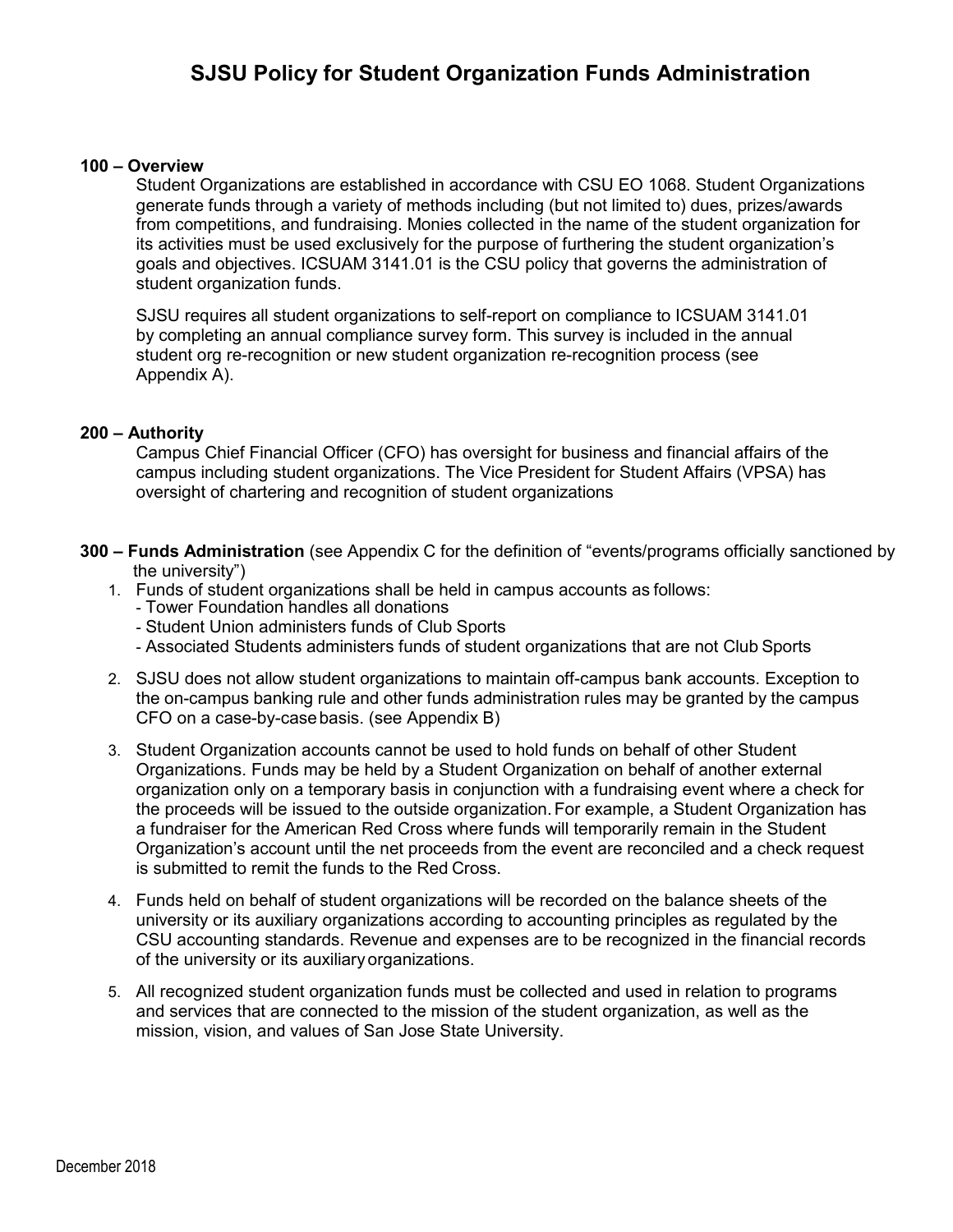- 6. Funds officially collected in the name of a recognized student organization may include:
	- a. Membership dues/fees, including dues and fees
	- b. Fundraising, including money raised by direct donations to the student organization, contributions from SJSU departments and auxiliaries (as permitted by SJSU policy and auxiliary policies), and events where funds are raised through item sales, ticket sales, or similar means
	- c. Rent and other living facility related expenses assessed to residents of fraternity/sorority houses
- 7. Student organization funds may not be raised through the sale of alcohol or tobacco products, nor may they be used for the purchase of alcohol or tobacco products.

## **400 – Cash Handling**

Collection of cash and cash equivalents by student organizations must follow rigorous internal control and records keeping procedures according to the University Bursar's standards.

## **500 – Responsibilities**

- 1. Campus CFO has the responsibility of financial oversight over student organizations. VPSA has the responsibility of oversight of compliance by student organizations to university regulations including funds administration regulations.
- 2. The responsibility of accounting support services are delegated by the university to the auxiliary organizations as listed under Section 300.
- 3. Officers of a student organization are responsible for the financial solvency of their organization, including fiscal or financial liabilities arising from the organization's private programs or events that are not officially registered with and sanctioned by the university or its auxiliary organizations.

## **600 – Student Organization Funds Administration Agreement**

Each student organization account administered by the university or its auxiliary organizations will have a signed Funds Administration Agreement form.

## **700 – Tax Implications**

- 1. Donations will be receipted by Tower Foundation according to university gift policy and reconveyed to Associated Students or Student Union as per Section 300.
- 2. Associated Students and Student Union act as fiscal agents for student organizations on programs or events that are officially registered with and sanctioned by the university or its auxiliary organizations. (see Appendix C)
- 3. Student organizations are responsible for fiscal or financial liabilities arising from their private programs or events that are not officially registered with and sanctioned by the university or its auxiliaryorganizations.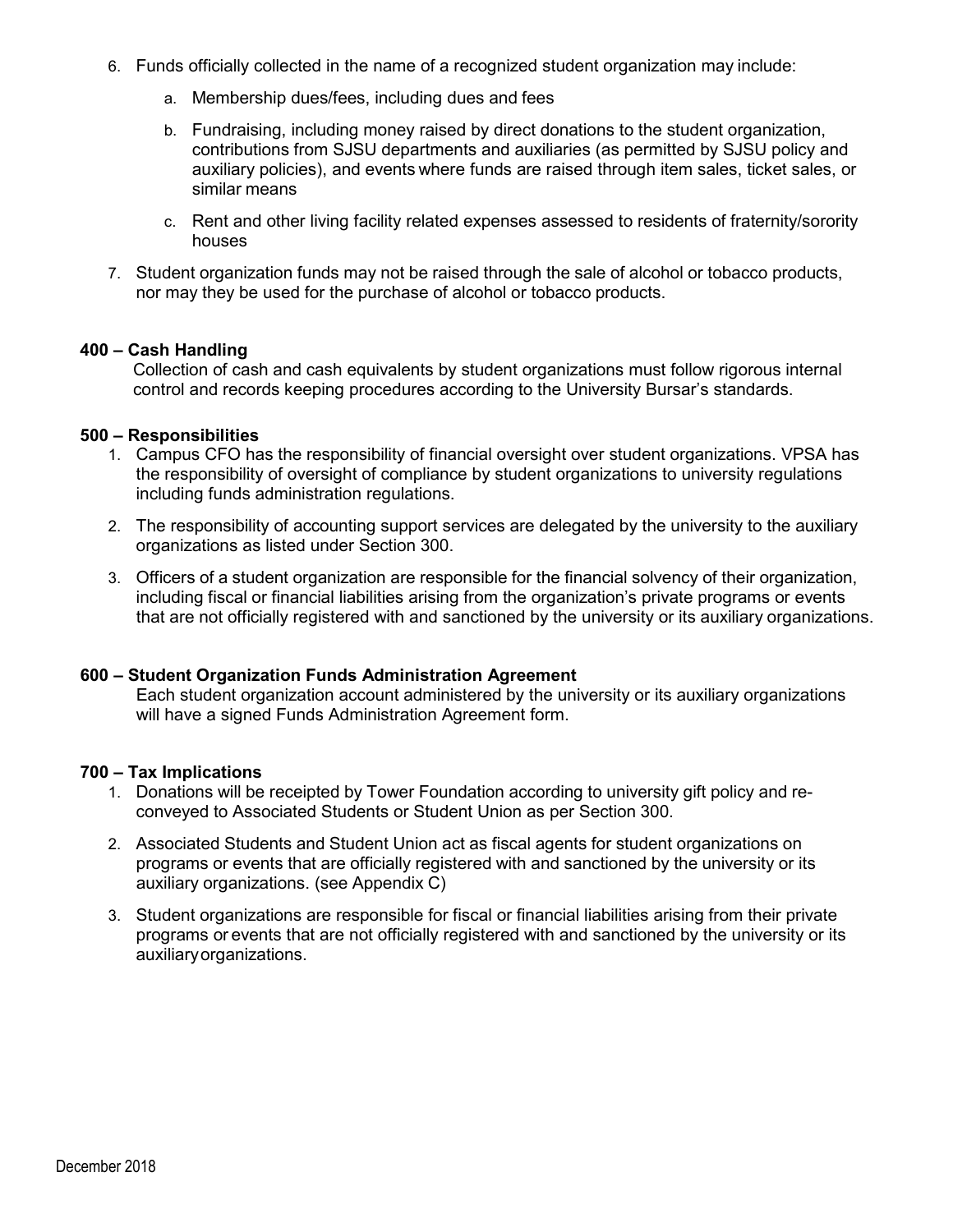#### **APPENDIX A**

# STUDENT ORGANIZATION FINANCE COMPLIANCE FORM

This survey is to be completed in the re-recognition or new student organization recognition process. Non-compliance will trigger withholding of official university recognition. Student Involvement will notify Campus Finance and Auxiliary Organizations of all non-recognized student organizations. Services will be suspended until the 'recognized' status is reinstated. The survey form can be found in the San Jose State University (SAMMY) app.

|                                         | <b>Student Organization Finance Compliance Form</b>                                                                                                                                                                                                                                                                                                                                                                                                                                                  |
|-----------------------------------------|------------------------------------------------------------------------------------------------------------------------------------------------------------------------------------------------------------------------------------------------------------------------------------------------------------------------------------------------------------------------------------------------------------------------------------------------------------------------------------------------------|
|                                         | SJSU requires recognized student organizations to self-report on compliance with CSU financial policies (ICSUAM 1401.00) on<br>an annual basis. Completion of this form is required for every student organization as part of the annual recognition process.<br>Your organization may be contacted by Student Involvement for further details in regard to your responses.Failure to complete<br>this form will result in de-recognition. This form must be completed by Friday, Feb 9th by 5:00pm. |
| ÷                                       | Does your organization use its funds only for purposes related to your organization's mission and goals?                                                                                                                                                                                                                                                                                                                                                                                             |
|                                         | Does your organization have any funds in an off-campus bank account?                                                                                                                                                                                                                                                                                                                                                                                                                                 |
| ÷                                       | SJSU does not allow student organizations to maintain off-campus bank accounts. Exceptions to the on-campus banking rule may be granted<br>by the campus FCO on a case-by-case basis. Please contact Student Involvement if you believe your organization qualifies for an exception.                                                                                                                                                                                                                |
|                                         | Does your organization hold funds in its account for another organization on an ongoing or permanent basis?                                                                                                                                                                                                                                                                                                                                                                                          |
| ÷                                       | Funds may be held by a student organization on behalf of another external organization only on a temporary basis in conjunction with a<br>fundraising event where a check for the proceeds will be issued to the outside organization. Student organization accounts cannot be<br>used to hold funds on behalf of other student organizations.                                                                                                                                                       |
|                                         | Does your organization have any insolvency issues?                                                                                                                                                                                                                                                                                                                                                                                                                                                   |
| donations, etc.)<br>÷                   | Insolvency means that your account has a negative balance or your club owes more than it has coming in (through dues, fundraising,                                                                                                                                                                                                                                                                                                                                                                   |
|                                         | By clicking "I agree," you acknowledge that you are knowledgeable about the terms in the Funds Administration                                                                                                                                                                                                                                                                                                                                                                                        |
|                                         | Agreement between your organization and AS (or Student Union, for sports clubs).                                                                                                                                                                                                                                                                                                                                                                                                                     |
| Services or with the Sports Club staff. | The Funds Administration Agreement is the document you sign to open an account or add your name to an account at AS General                                                                                                                                                                                                                                                                                                                                                                          |

By clicking "I agree," you acknowledge that you have read and will comply with the SJSU Policy for Student Organization Funds Administration and will educate your members and fellow officers on the policy and ensure its enforcement within your organization.

| | Agree

| | Agree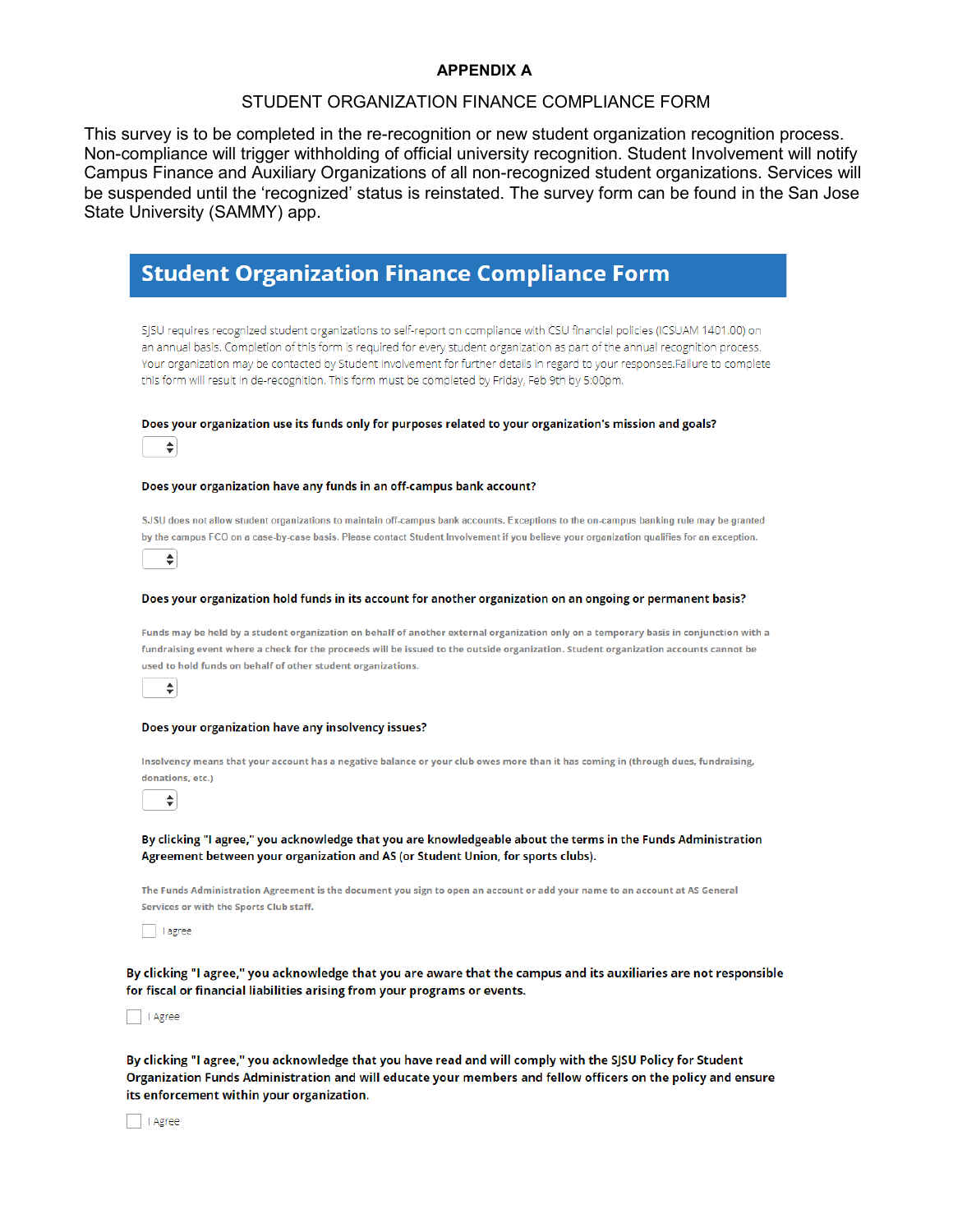# **APPENDIX B**

# REQUEST FOR EXCEPTION TO SJSU STUDENT ORGANIZATIONS FUNDS ADMINISTRATION **POLICY**

Any requests for exceptions to the SJSU Student Organizations Funds Administration Policy must be made through the office of Student Involvement in the following Google form: [https://goo.gl/forms/RuyfPCoAnYuU3KdC3.](https://goo.gl/forms/RuyfPCoAnYuU3KdC3) Questions can be directed to [studentorgs@sjsu.edu](mailto:studentorgs@sjsu.edu) or 408.924.5950. The following information is requested on the form:

General Information: First Name: Last Name: Student ID # E-Mail Address: Phone Number: Recognized Student Organization Name: Affiliation with the Recognized Student Organization:

Details of Request:

- Are you requesting this exception to be permanent or temporary? If temporary, please specify length of time.
- Please describe the type of financial administration exception you are requesting (i.e. use of outside bank accounts, not doing your own financial administration according to university policy such as not handling your own bookkeeping and records keeping, or not managing your funds balances periodically, etc.).
- Please describe why the university's standard regulations and available options do not meet your needs.
- How does your proposed process or practice differ from the university's policy and standard?
- What controls will be put into place to mitigate risk of the function for which you are seeking exception? Please note that mitigating controls must equal or exceed those of the exception and other applicable university policies.
- Who will perform the actual financial administration for your organization if exception is granted?
- Who will perform the oversight for the financial administration of your organization?
- Additional questions, comments, concerns?
- Acknowledging that your student organization officers agree to this request and all information provided by you on this form is true and correct to the best of your knowledge and belief.